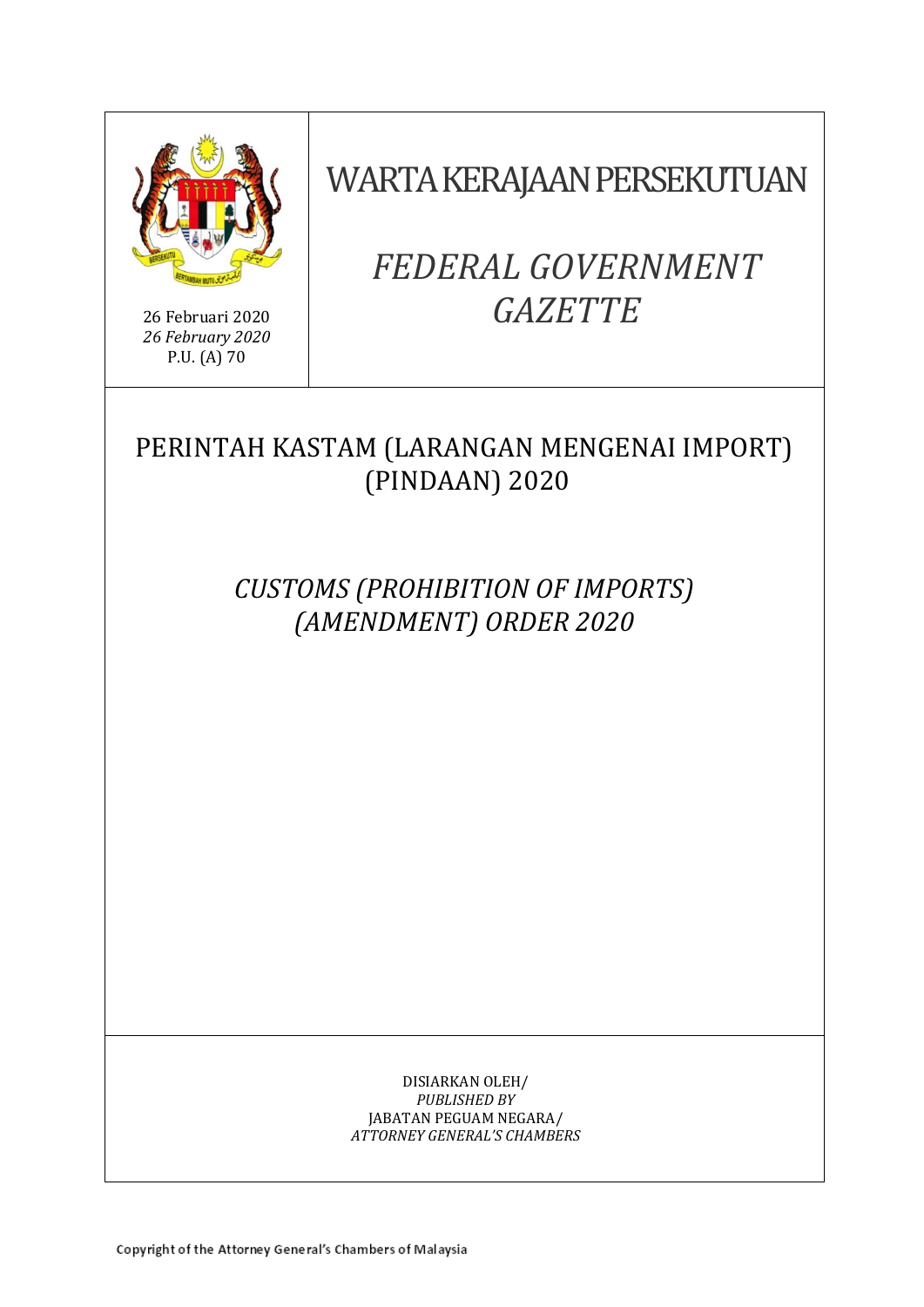#### AKTA KASTAM 1967

# PERINTAH KASTAM (LARANGAN MENGENAI IMPORT) (PINDAAN) 2020

PADA menjalankan kuasa yang diberikan oleh subseksyen 31(1) Akta Kastam 1967 [*Akta 235*], Menteri membuat perintah yang berikut:

# **Nama dan permulaan kuat kuasa**

1. (1) Perintah ini bolehlah dinamakan **Perintah Kastam (Larangan Mengenai Import) (Pindaan) 2020**.

(2) Perintah ini mula berkuat kuasa pada 1 Mac 2020.

# **Pindaan Jadual Kedua**

2. Perintah Kastam (Larangan Mengenai Import) 2017 [*P.U. (A) 103/2017*] dipinda dalam Jadual Kedua, dalam Bahagian II, dengan memasukkan selepas butiran 18 dan butir-butir yang berhubungan dengannya butiran dan butir-butir yang berikut:

| (1)         |     | (2)                                                                     | (3)                                | (4)              | (5)                                                                         |
|-------------|-----|-------------------------------------------------------------------------|------------------------------------|------------------|-----------------------------------------------------------------------------|
| Item<br>No. |     | Description of Goods                                                    | Chapter/<br>Heading/<br>Subheading | Country          | Ministry/<br>Department/<br><b>Statutory Body</b><br><b>Issuing Licence</b> |
| "19.        |     | Hydrofluorocarbons<br>(HFCs)<br>gas<br>covered under Montreal Protocol: |                                    | All<br>countries | Department of<br>Environment                                                |
|             | (1) | 1,1,1,3,3-Pentafluorobutane<br>$(HFC-365mfc)$                           | 2903.39.90 10                      |                  |                                                                             |
|             | (2) | 1, 1, 1, 2, 2, 3, 4, 5, 5, 5<br>Decafluoropentane<br>(HFC-43-10mee)     | 2903.39.90 20                      |                  |                                                                             |
|             | (3) | Fluoromethane (HFC-41)                                                  | 2903.39.90 30                      |                  |                                                                             |
|             | (4) | Difluoromethane (HFC-32)                                                | 2903.39.90 41                      |                  |                                                                             |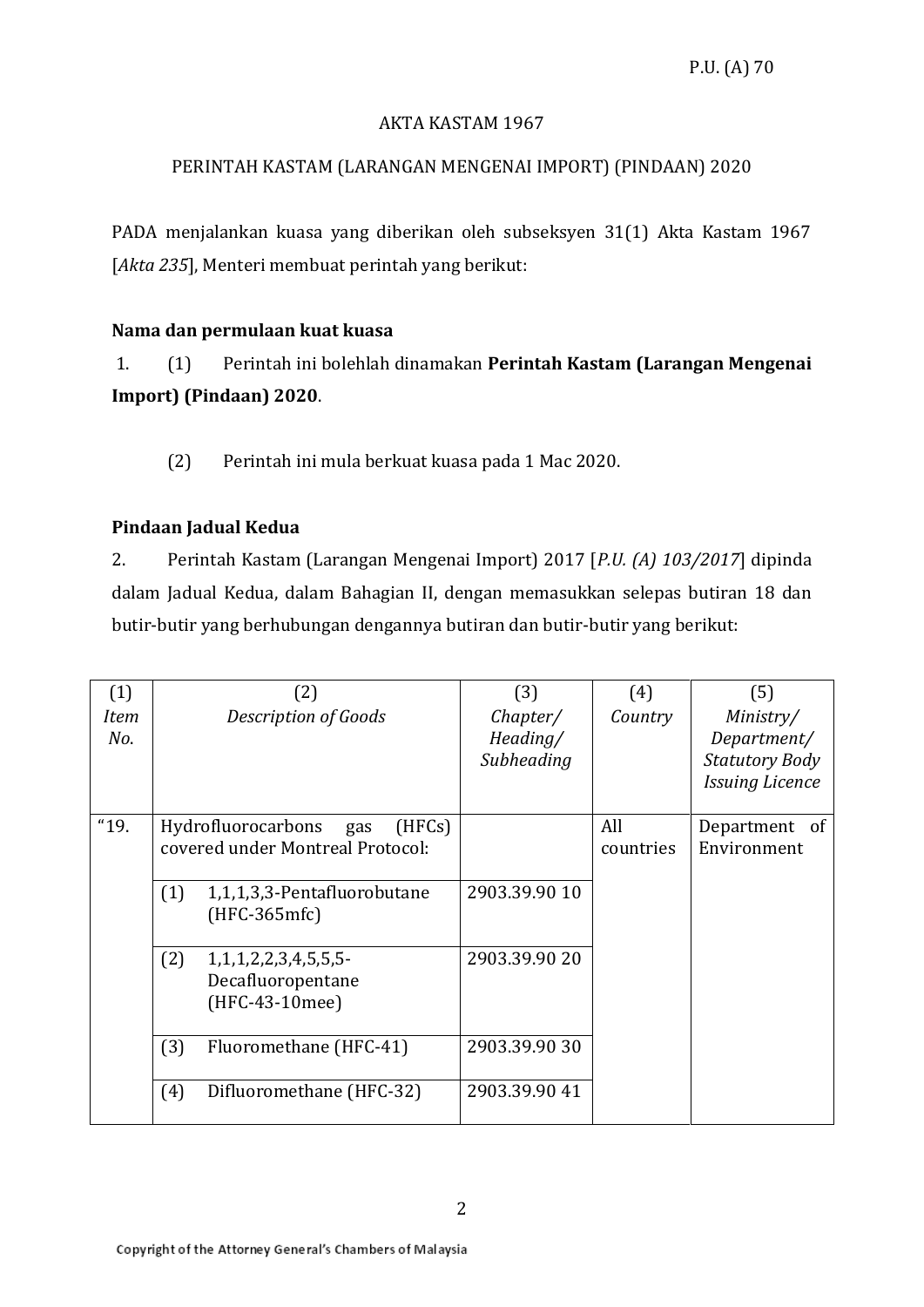| (1)                |      | (2)                                                          | (3)                                | (4)     | (5)                                                                         |
|--------------------|------|--------------------------------------------------------------|------------------------------------|---------|-----------------------------------------------------------------------------|
| <b>Item</b><br>No. |      | Description of Goods                                         | Chapter/<br>Heading/<br>Subheading | Country | Ministry/<br>Department/<br><b>Statutory Body</b><br><b>Issuing Licence</b> |
|                    | (5)  | Trifluoromethane (HFC-23)                                    | 2903.39.90 42                      |         |                                                                             |
|                    | (6)  | 1,1-Difluoroethane<br>$(HFC-152a)$                           | 2903.39.90 51                      |         |                                                                             |
|                    | (7)  | 1,2-Difluoroethane (HFC-152)                                 | 2903.39.90 52                      |         |                                                                             |
|                    | (8)  | 1,1,1-Trifluoroethane<br>(HFC-143a)                          | 2903.39.90 53                      |         |                                                                             |
|                    | (9)  | 1,1,2-Trifluoroethane<br>$(HFC-143)$                         | 2903.39.90 54                      |         |                                                                             |
|                    | (10) | 1,1,1,2-Tetrafluoroethane<br>(HFC-134a)                      | 2903.39.90 55                      |         |                                                                             |
|                    | (11) | 1,1,2,2-Tetrafluoroethane<br>$(HFC-134)$                     | 2903.39.90 56                      |         |                                                                             |
|                    | (12) | Pentafluoroethane (HFC-125)                                  | 2903.39.90 57                      |         |                                                                             |
|                    | (13) | 1,1,1,3,3-Pentafluoropropane<br>$(HFC-245fa)$                | 2903.39.90 61                      |         |                                                                             |
|                    | (14) | 1,1,2,2,3-Pentafluoropropane<br>$(HFC-245ca)$                | 2903.39.90 62                      |         |                                                                             |
|                    | (15) | 1,1,1,2,2,3-Hexafluoropropane<br>(HFC-236cb)                 | 2903.39.90 63                      |         |                                                                             |
|                    | (16) | 1,1,1,2,3,3-Hexafluoropropane<br>(HFC-236ea)                 | 2903.39.90 64                      |         |                                                                             |
|                    | (17) | 1,1,1,3,3,3-Hexafluoropropane<br>$(HFC-236fa)$               | 2903.39.90 65                      |         |                                                                             |
|                    | (18) | $1, 1, 1, 2, 3, 3, 3$ -<br>Heptafluoropropane<br>(HFC-227ea) | 2903.39.90 66                      |         |                                                                             |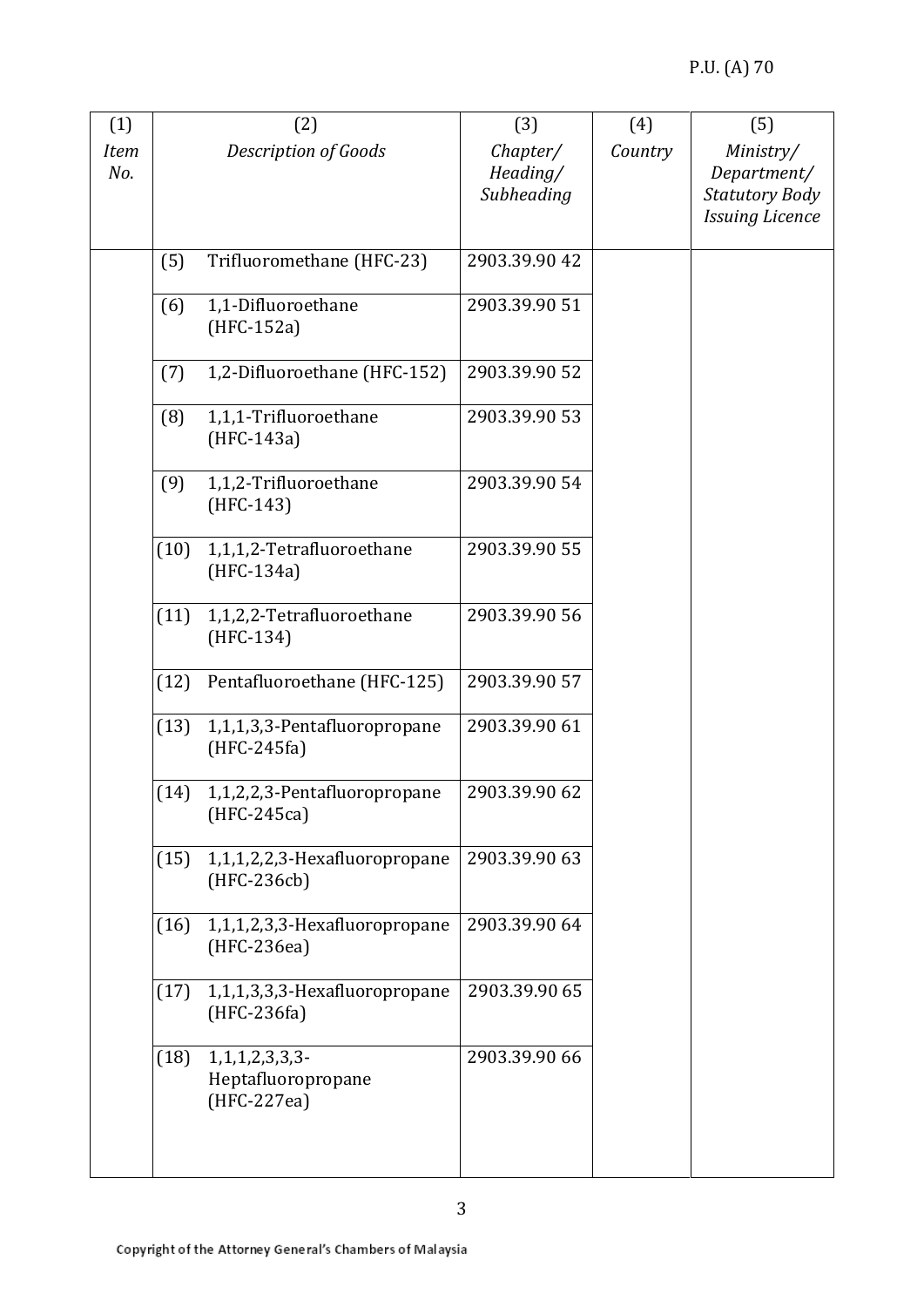| (1)                | (2)                                                                                                                                                            | (3)                                | (4)              | (5)                                                                         |
|--------------------|----------------------------------------------------------------------------------------------------------------------------------------------------------------|------------------------------------|------------------|-----------------------------------------------------------------------------|
| <b>Item</b><br>No. | <b>Description of Goods</b>                                                                                                                                    | Chapter/<br>Heading/<br>Subheading | Country          | Ministry/<br>Department/<br><b>Statutory Body</b><br><b>Issuing Licence</b> |
| 20.                | Containing perfluorocarbons (PFCs)<br>or hydrofluorocarbons (HFCs) but<br>not containing chlorofluorocarbons<br>(CFCs) or hydrochlorofluorocarbons<br>(HCFCs): |                                    | All<br>countries | Department of<br>Environment".                                              |
|                    | of<br>$(1)$ containing<br>mixtures<br>HFC-125,<br>HFC-143a<br>and<br>HFC-134a (HFC-404A)                                                                       | 3824.78.00 10                      |                  |                                                                             |
|                    | (2) containing mixtures of HFC-32,<br><b>HFC-125</b><br>HFC-134a<br>and<br>(HFC-407A,<br>HFC-407B,<br>HFC-407C,<br>HFC-407D,<br>HFC-407E and HFC-407F)         | 3824.78.00 20                      |                  |                                                                             |
|                    | (3) containing mixtures of HFC-32<br>and HFC-125 (HFC-410A and<br>HFC-410B)                                                                                    | 3824.78.0030                       |                  |                                                                             |
|                    | (4) containing mixtures of<br>HFC-134a, HFC-125 and HC-600<br>(butane)<br>(HFC-417A<br>and<br>HFC-417B)                                                        | 3824.78.00 40                      |                  |                                                                             |
|                    | (5) containing mixtures of HFC-125<br>and HFC-143a (HFC-507A)                                                                                                  | 3824.78.00 50                      |                  |                                                                             |
|                    | (6) containing mixtures of HFC-23<br>and FC-116 (hexafluoroethane)<br>(HFC-508A and HFC-508B)                                                                  | 3824.78.00 60                      |                  |                                                                             |

Dibuat 20 Februari 2020 [SULIT KE.HT(96)669/15-36/Klt. 19/S.K. 1;MOF.TAX(S)700-2/1/16Jld.3; PN(PU2)338C/XXX]

> LIM GUAN ENG *Menteri Kewangan*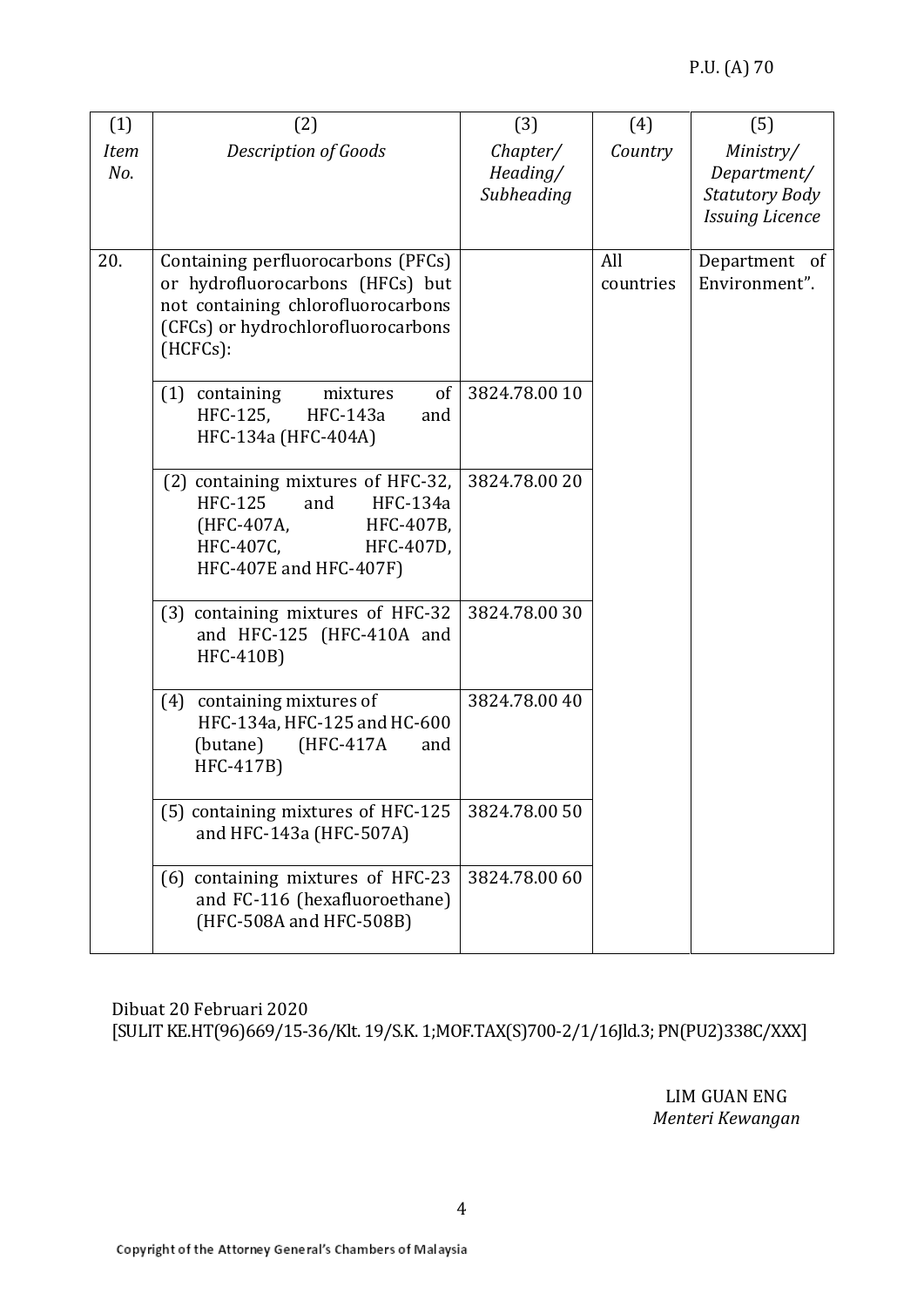#### CUSTOMS ACT 1967

# CUSTOMS (PROHIBITION OF IMPORTS) (AMENDMENT) ORDER 2020

IN exercise of the powers conferred by subsection 31(1) of the Customs Act 1967 [*Act 235*], the Minister makes the following order:

#### **Citation and commencement**

1. (1) This order may be cited as the **Customs (Prohibition of Imports) (Amendment) Order 2020**.

(2) This Order comes into operation on 1 March 2020.

#### **Amendment of Second Schedule**

2. The Customs (Prohibition of Imports) Order 2017 [*P.U. (A) 103/2017*] is amended in the Second Schedule, in Part II, by inserting after item 18 and the particulars relating to it the following items and particulars:

| (1)<br><b>Item</b><br>No. |     | (2)<br><b>Description of Goods</b>                                      | (3)<br>Chapter/<br>Heading/<br>Subheading | (4)<br>Country   | (5)<br>Ministry/<br>Department/<br><b>Statutory Body</b><br><b>Issuing Licence</b> |
|---------------------------|-----|-------------------------------------------------------------------------|-------------------------------------------|------------------|------------------------------------------------------------------------------------|
| "19.                      |     | Hydrofluorocarbons<br>(HFCs)<br>gas<br>covered under Montreal Protocol: |                                           | All<br>countries | Department of<br>Environment                                                       |
|                           | (1) | 1,1,1,3,3-Pentafluorobutane<br>(HFC-365mfc)                             | 2903.39.90 10                             |                  |                                                                                    |
|                           | (2) | 1, 1, 1, 2, 2, 3, 4, 5, 5, 5<br>Decafluoropentane<br>(HFC-43-10mee)     | 2903.39.90 20                             |                  |                                                                                    |
|                           | (3) | Fluoromethane (HFC-41)                                                  | 2903.39.90 30                             |                  |                                                                                    |
|                           | (4) | Difluoromethane (HFC-32)                                                | 2903.39.90 41                             |                  |                                                                                    |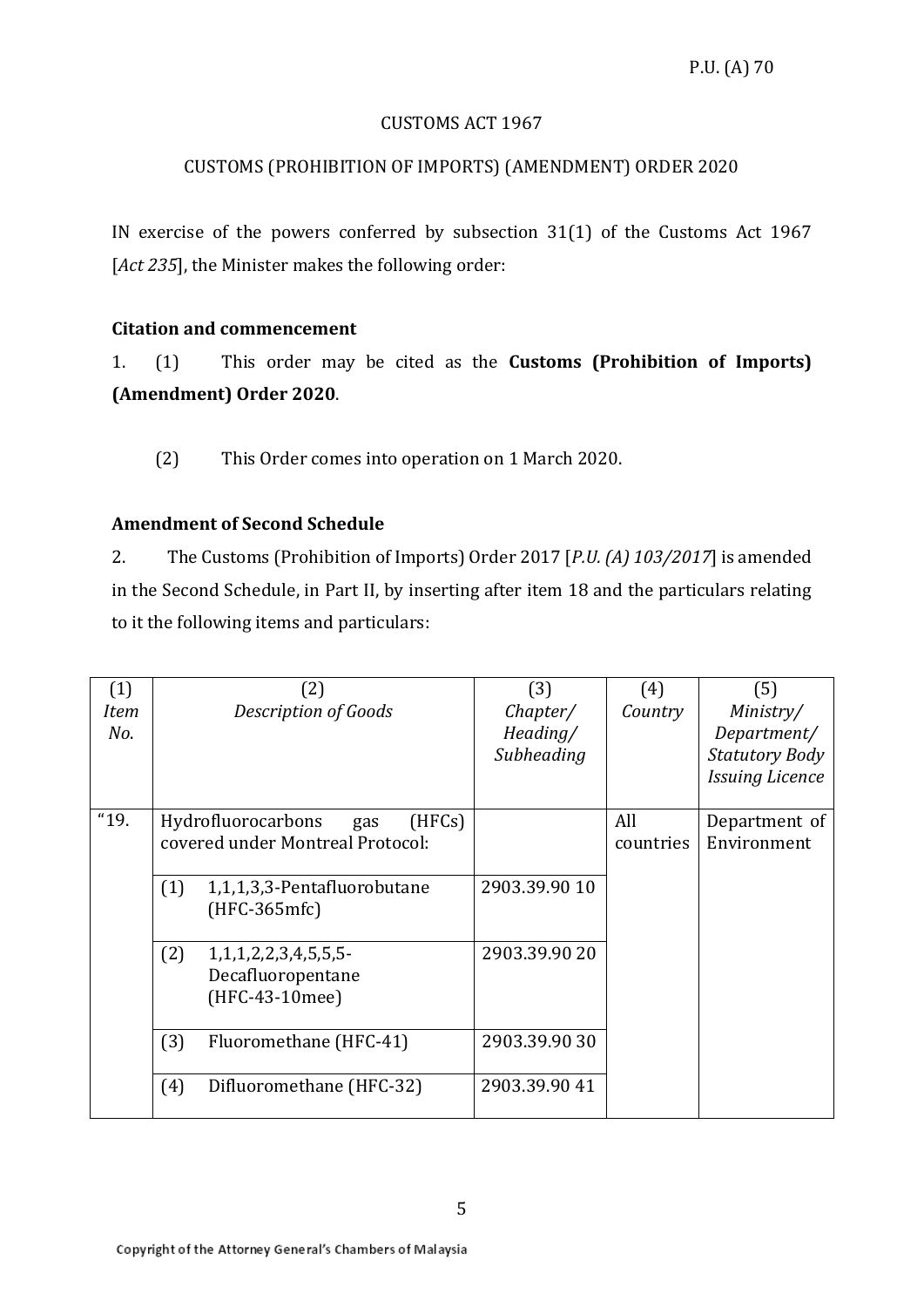| (1)         |      | (2)                           | (3)           | (4)     | (5)                    |
|-------------|------|-------------------------------|---------------|---------|------------------------|
| <b>Item</b> |      | Description of Goods          | Chapter/      | Country | Ministry/              |
| No.         |      |                               | Heading/      |         | Department/            |
|             |      |                               | Subheading    |         | <b>Statutory Body</b>  |
|             |      |                               |               |         | <b>Issuing Licence</b> |
|             |      |                               |               |         |                        |
|             | (5)  | Trifluoromethane (HFC-23)     | 2903.39.90 42 |         |                        |
|             |      |                               |               |         |                        |
|             | (6)  | 1,1-Difluoroethane            | 2903.39.90 51 |         |                        |
|             |      | $(HFC-152a)$                  |               |         |                        |
|             | (7)  | 1,2-Difluoroethane (HFC-152)  | 2903.39.90 52 |         |                        |
|             |      |                               |               |         |                        |
|             | (8)  | 1,1,1-Trifluoroethane         | 2903.39.90 53 |         |                        |
|             |      | (HFC-143a)                    |               |         |                        |
|             |      |                               |               |         |                        |
|             | (9)  | 1,1,2-Trifluoroethane         | 2903.39.90 54 |         |                        |
|             |      | $(HFC-143)$                   |               |         |                        |
|             |      |                               |               |         |                        |
|             | (10) | 1,1,1,2-Tetrafluoroethane     | 2903.39.90 55 |         |                        |
|             |      | (HFC-134a)                    |               |         |                        |
|             |      |                               |               |         |                        |
|             | (11) | 1,1,2,2-Tetrafluoroethane     | 2903.39.90 56 |         |                        |
|             |      | (HFC-134)                     |               |         |                        |
|             |      |                               |               |         |                        |
|             | (12) | Pentafluoroethane (HFC-125)   | 2903.39.90 57 |         |                        |
|             | (13) | 1,1,1,3,3-Pentafluoropropane  | 2903.39.90 61 |         |                        |
|             |      | $(HFC-245fa)$                 |               |         |                        |
|             |      |                               |               |         |                        |
|             | (14) | 1,1,2,2,3-Pentafluoropropane  | 2903.39.90 62 |         |                        |
|             |      | $(HFC-245ca)$                 |               |         |                        |
|             |      |                               |               |         |                        |
|             | (15) | 1,1,1,2,2,3-Hexafluoropropane | 2903.39.90 63 |         |                        |
|             |      | (HFC-236cb)                   |               |         |                        |
|             |      |                               |               |         |                        |
|             | (16) | 1,1,1,2,3,3-Hexafluoropropane | 2903.39.90 64 |         |                        |
|             |      | (HFC-236ea)                   |               |         |                        |
|             |      |                               |               |         |                        |
|             | (17) | 1,1,1,3,3,3-Hexafluoropropane | 2903.39.90 65 |         |                        |
|             |      | $(HFC-236fa)$                 |               |         |                        |
|             | (18) | 1, 1, 1, 2, 3, 3, 3           | 2903.39.90 66 |         |                        |
|             |      | Heptafluoropropane            |               |         |                        |
|             |      | (HFC-227ea)                   |               |         |                        |
|             |      |                               |               |         |                        |
|             |      |                               |               |         |                        |
|             |      |                               |               |         |                        |